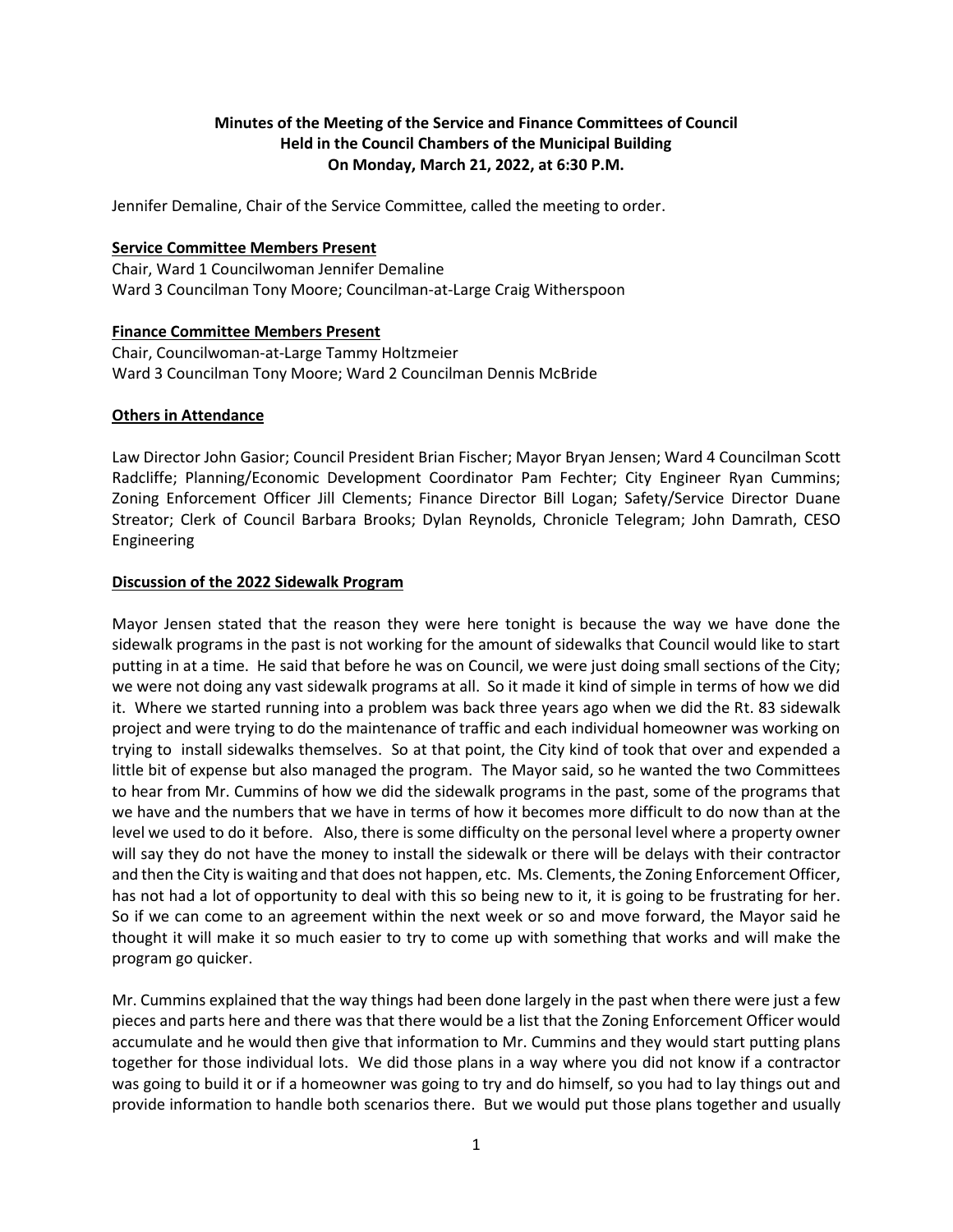we would start getting a list in April or May and then as we put those plans together, a lot of times, since the easy areas in town were already addressed you might have a street where there was a drainage condition or significant landscaping in the way or utility poles to work around or easements might be required. So as we were doing more and more we were running into more and more of those issues and trying to address them kind of in a piecemeal fashion, but it was still an assessment process.

Mr. Cummins said the other way to do that is to handle it more as a project. All of those pieces and parts could be done as a more standard engineering type process where the plans would be prepared, the cost estimate would be put together and all the details as far as easements and obstructions, etc. would be worked out in the course of putting the plans together. Once you got to the point where the plans were together, the property owners were notified that the project was going to move forward, they were given an estimated cost, a Resolution of Necessity was passed, and then you moved forward and you bid out the plans and then everything gets constructed by one contractor at one time. Mr. Cummins said he thought it gives you better control over how the work is performed, how the overall quality of the work is, the timing of the work, and the restoration around it. When it is done kind of piecemeal and more directly with the property owners, you run into situations where, even though the property owners see they do not have a sidewalk and they know they are going to have to put it in at some time, when it is actually there, it can be a big financial burden.

Mr. Logan said that when we did the sidewalk project on Rt. 83 a couple years ago, before we got to the assessment, we sent invoices and a number of people paid the City directly and it never got to their property tax.

Mr. Cummins said, yes, that one was kind of a hybrid because it was going to be done kind of piecemeal and then because of the maintenance of the traffic on Rt. 83, it was recognized that it would be better to have it handled by a contractor that knows how to do those kinds of things instead of every weekend, there is a different concrete truck showing up because they are doing another piece. So if you do it like Elizabeth, Puth, and Joseph, the residents are just told this is what their estimated assessment is going to be, the work is then performed, the costs are tallied, and then the final assessment amounts are given to each of the property owners. They would have a certain amount of time to pay all the costs at once or it would be assessed on the tax duplicate. He was assuming you would self-finance but in theory you could also bond it out depending on what you are doing. So that process provides a much more uniform and predictable method throughout the project.

Mr. Cummins referred to the maps he provided to everyone and said they are basically the same maps that were put together last June for each Ward, kind of a status map of where sidewalks are. He updated them with a more current aerial in the background but then he also added the areas as you see there in the black and those are areas that are in process. For example, on Moon Road we have an area on the east side that would be an asphalt path because there is asphalt path that buts up to one particularly wide property that was not part of a subdivision so the path was not built there. That is a little bit specialized plan because it is a path, there are drainage issues to deal with, and there are existing trees along the frontage that we tried to work around. Most of that work would be outside of the existing right-of-way so we prepared easement documents and so that has been in process and that is now ready to move forward, secure those easements and then decide whether that is going to be coupled with something that is being bid or if it is going to be handled as an individual project. And then determine how much that individual property owner would pay. Would he pay the full cost of the path or would he pay what he would pay if it was a sidewalk? Those types of decisions will have to be made before we approach that property owner. We are asking for easement rights so does that offset some of the cost? So there are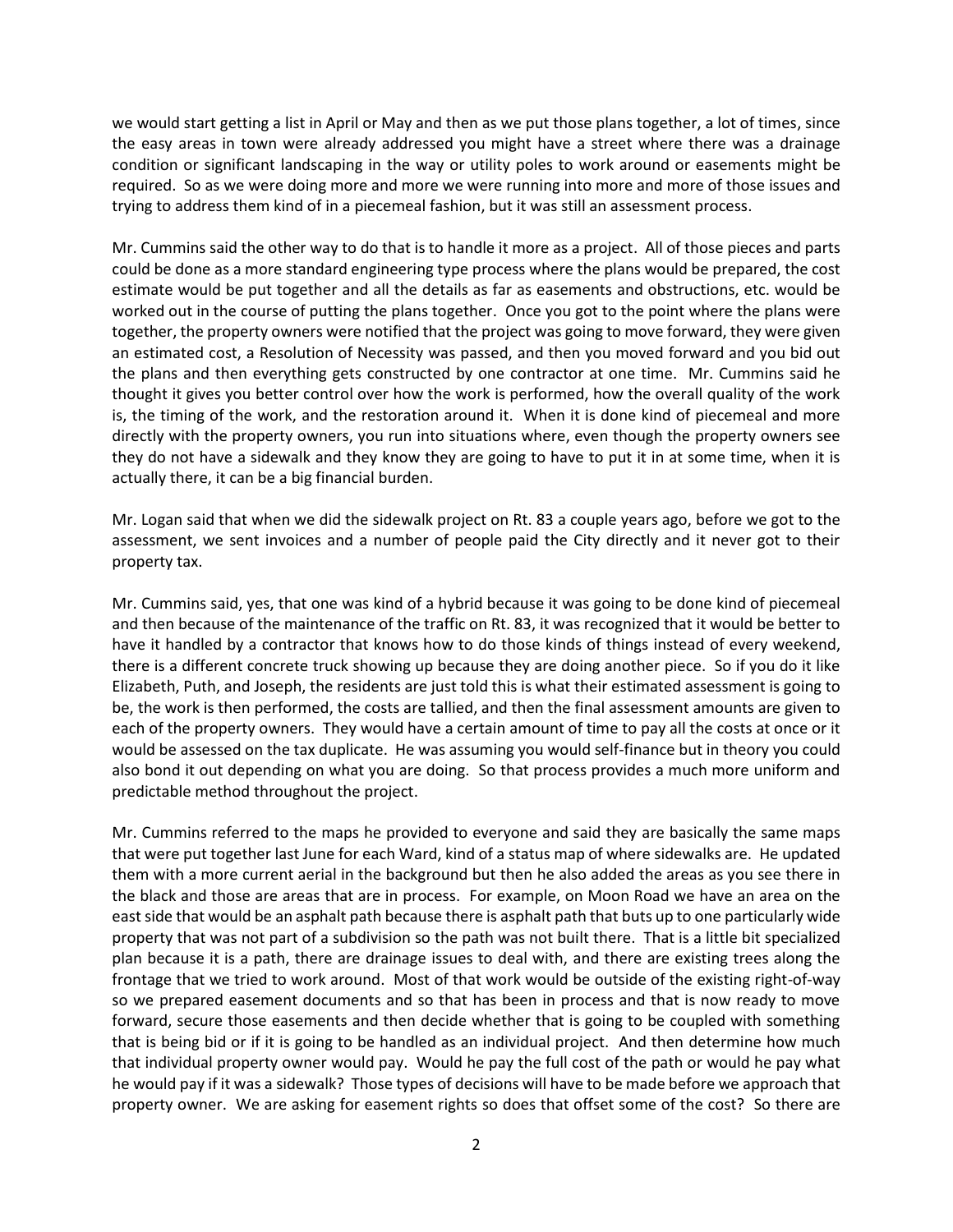things like that that come up. On the west side, there is a good amount of landscaping that is in the way and Ms. Clements is going to be reaching out to the property owners to work through how that will be done. But we have the base plans prepared. There is an area on Detroit Road where it has turned into a back and forth with the property owner about what the value is for an easement that is needed, so that is in process as well.

Mr. Cummins stated that he thought that in three of the four Wards, there are areas that are in process in one shape or another and he thought it is reasonable that all of those areas could reach construction in 2022. He pointed out a particular area on Colorado Avenue where the plans have been prepared and Ms. Clements is starting to reach out to those individual property owners. There are a number of small gaps to fill in on the west side. That one was set up as the individual plan sheets so there is a lot of individual interaction. There are areas like the ice cream stand where we are looking to not necessarily put in sidewalk because their whole frontage is paved but we would put down paint markings to define where that pedestrian path is. So that is something a little out of the ordinary there.

Mr. McBride said that he thought that just painting lines on the asphalt is the wrong move. He thought that putting the concrete in clearly defines that sidewalk. There are multiple places in town, mostly clustered in a couple areas of French Creek, but people use it like it is parking and he thinks we need to draw the line. He said he does not know what the issue is on Detroit Road just west of Hayes Street but he does not know why we could not put it in the public right-of-way. Mr. McBride said he thought, in general, that we just need to proceed with the sidewalk program. Mr. Cummins said, yes, he thought that going forward, it might be helpful if each Ward gives a priority list and the Administration endeavors to start working through that list in each Ward instead of it being necessarily by year like what are we doing this year. Here we are almost in April and we are just starting to decide what to do this year; if we had a list now we could be working on that. Some of that may occur yet this year or otherwise where there are more technical things that come up, we are in a position where it is ready to go for next year.

Mr. McBride stated that there is another thing that he would suggest. The Board of Zoning Appeals used to give variances to permit a property owner to delay putting in a sidewalk. Mr. McBride feels that is the wrong approach because it is only going to be more difficult later. If someone is already financing a \$250,000 - \$400,000 house, they put the sidewalk in and that is the end of it. Even if we need an Ordinance that prohibits granting a variance for financial difficulty.

Mr. Gasior said that he wanted to address Mr. McBride's comment. What the Board of Zoning will do is, say for instance you are constructing a new home on Case Road and there are no sidewalks in the vicinity. The property owner comes before the Board of Zoning Appeals and asks for relief from having to install a sidewalk, which is a legal requirement. And what the Board will do is grant them relief on condition that they sign an affidavit which requires them to install a sidewalk at some later date when requested to do so by the City or they agree to be voluntarily assessed for the cost of the sidewalk at some later date and the City will install it and assess the property. We will record that and put it in the street file and anybody that buys that property later on will be bound by that requirement. Mr. Gasior said, so he does not think that there is anything else that we really need to do because we take care of that with either you put the sidewalk in or if you do not want to put it in, you have to go to the BZA and get that relief. And there are times when the BZA will not grant relief, when they require the sidewalk to be installed because in the vicinity there were sidewalks and it was just a matter of a short period of time that the sidewalks were going to be part of a City program within one, two, or three years from that date. But there are situations, such as Case Road, when we do not know when we are going to be going down Case Road with sidewalks.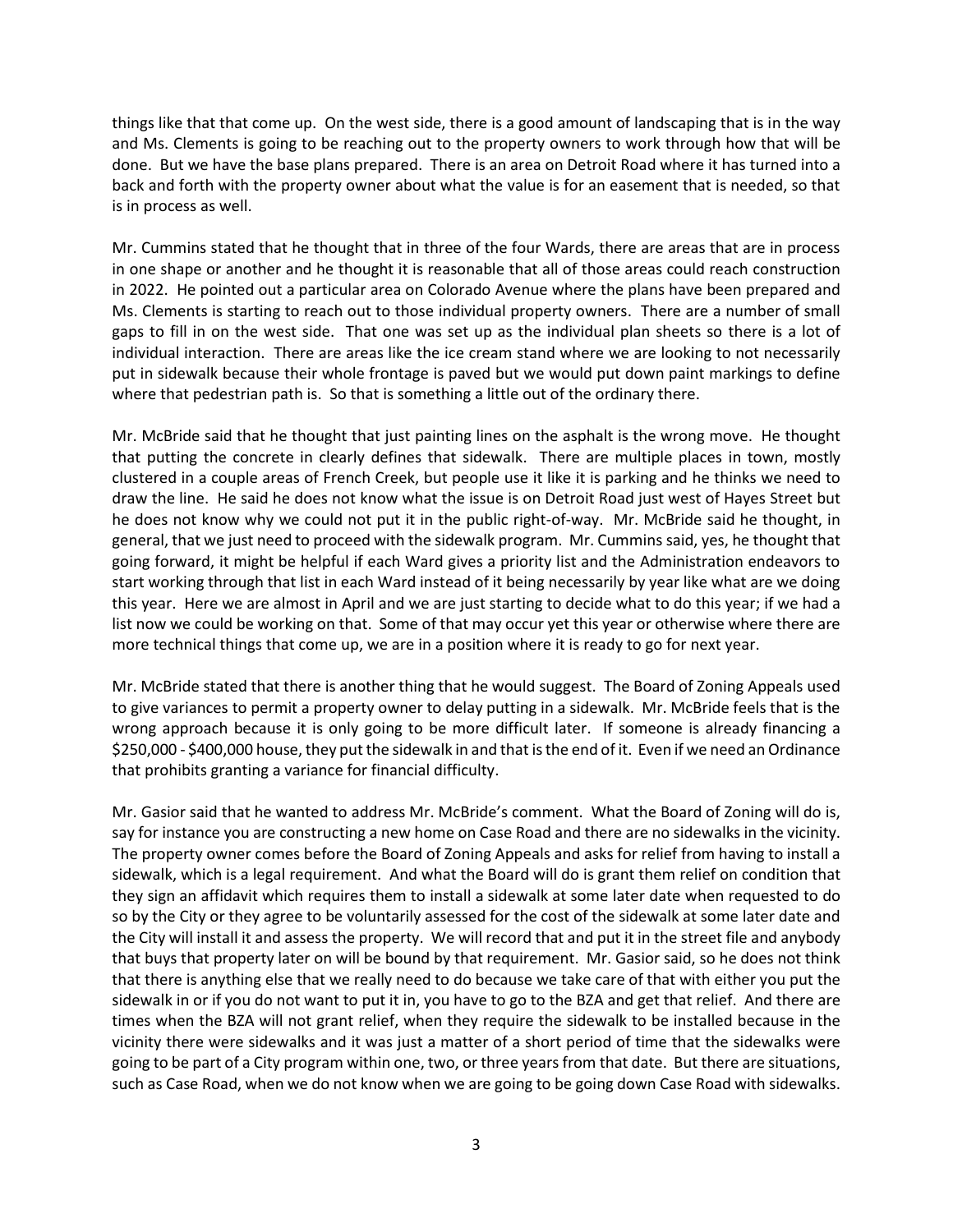Mr. Gasior continued by saying that there are two ways that we approach this and there are two ways that are outlined in the Ohio Revised Code for dealing with sidewalks. Chapter 729 of the ORC is specifically for sidewalks and the way we try to follow 729 is, as Mr. Cummins explained, we get the engineer's estimate, we do all this work to make it easy for the property owner, and Council passes a Resolution declaring the necessity of installing sidewalks within a section of a street. So we identify a section of a street by one address to another address and we will send those notices out after Council passes the Resolution of Necessity. Those notices will go out and the property owner will be given a set amount of time to install the sidewalk and the City Engineer gives them detailed plans on how to do it so that if it is a contractor, they will be able to read the plan, or if it is friends getting together on a weekend, they will be able to read it and understand it and then anybody who does not complete that project by the date set in the Ordinance is then subject to having the City install the sidewalk. The process seemed to take two years: one summer we would be requiring the sidewalks to go in a certain area and then by that fall, say 10% or 15% of the sidewalks are not installed, we give people usually until the time that you really cannot pour concrete anymore that year and tell them to get the sidewalk in and if they say they prefer that the City put it in and assess them, we have a unit cost laid out in the Resolution of Necessity and we come as close as we can to installing the sidewalk based on that unit cost and then we will assess them over 10 years.

Mr. Gasior said that the one exception that he recalls is the Rt. 83 project. It was determined at some point along the way that it would have been too difficult for each of those property owners to install that sidewalk so somehow that project got converted into a Chapter 727 assessment and it is still in the air about how we are going to assess those parcels but he believes we have gotten fairly good compliance from everybody that had their sidewalk installed. He said he was just bringing that up by way of example of what we do not want to do in the future. If we want to go that route where we install the sidewalk and then just determine that we are going to assess the property owner, we have to follow the procedures in Chapter 727 of the ORC, not 729, and that is a far more formal procedure; it is as if you are going to install a sanitary sewer or a waterline. You have to declare the necessity and you then have to file the engineer's estimate and then notify all the property owners about the engineer's estimate. If there is any property that needs to be acquired you are going to have to mix that into the engineer's assessment and come up with a valuation of the easements that might be required. You are going to have to put all of that together and then notify all the property owners and then you are going to have to give them a set period of time to object and if anyone objects you have to set up an Equalization Board and then after you have done all of that, then Council will pass an ordinance to proceed and then we will install the sidewalk. He said he would think if we are going to go the 727 route, you probably want to start the process in January or February because it is going to take time to determine whether or not easements are going to have to be acquired and we would have to negotiate with the property owners over the cost of the easement because we have to get the easement right before we even go out to bid. That is why he thinks, for the most part, the City has followed the 729 formula as most cities do because you eliminate the Equalization Board and a lot of the headaches that you have in the traditional assessment situation. And you just tell the property owners, here you have a set period of time to put your sidewalk in and here are all the plans and specs. We have really gotten very good compliance over the years. It was just the one anomaly with Rt. 83 because of how busy the street is, it was decided in the Administration that we needed to take the bull by the horns and just hire a contractor to install it.

Mr. Moore asked if we had access to the American Rescue money to put toward sidewalks and Mr. Logan said, yes. Mr. Moore said he felt we should move the sidewalks along; it is time. When he was out calling on people for his campaign, connectivity overwhelmingly was what everyone asked him about. Metro Parks is getting ready; that trail system is going to be walkable in June probably on Schwartz and Jaycox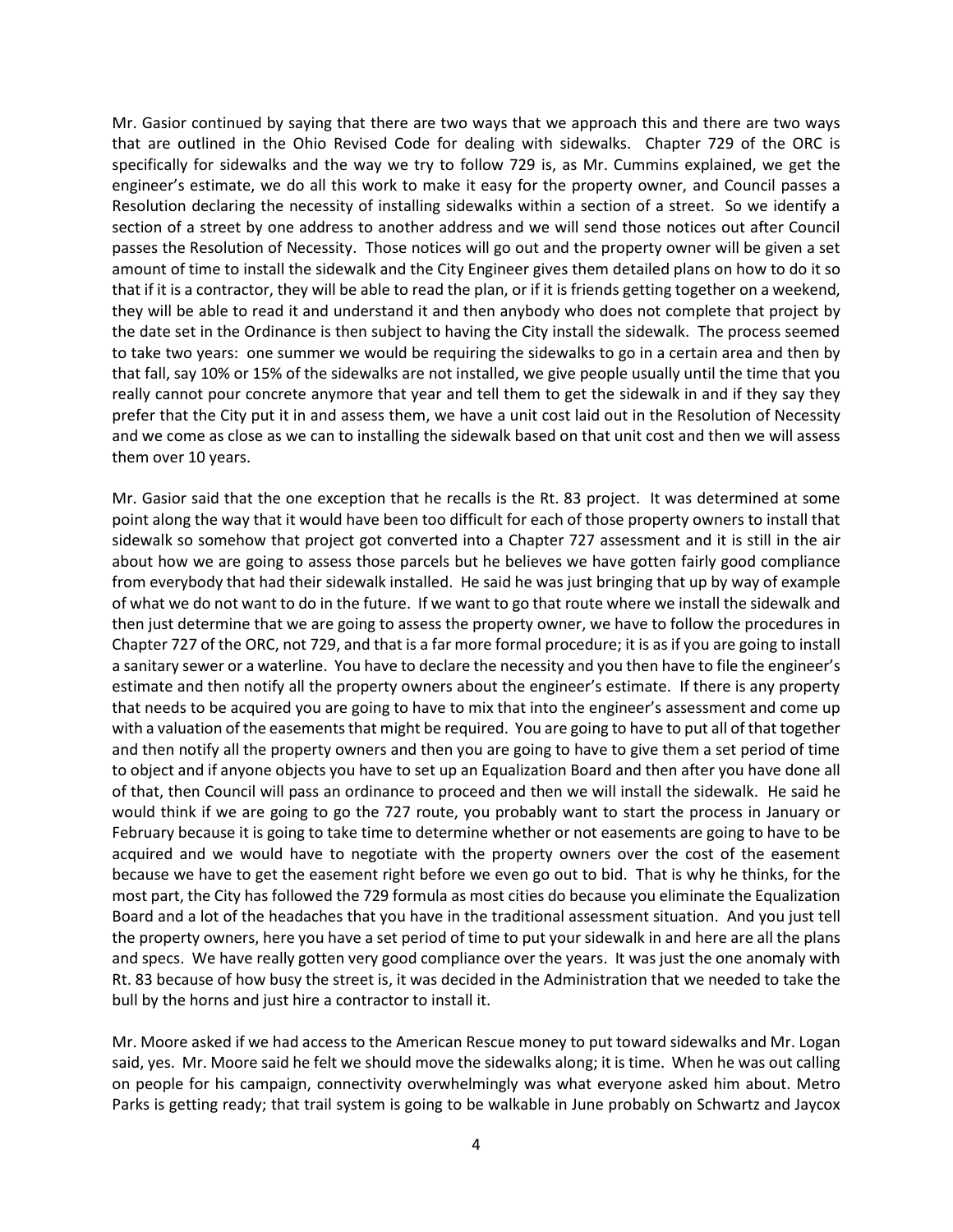and getting there is going to be a mess. There is no connectivity in getting there in his Ward and he would be favor of the City moving along and getting this done sooner than later. He knows it is a lot of work but that is what every resident wants. We are talking about spending \$76,000 on a Lit Community fiber study but that \$76,000 could do a lot towards sidewalks. We really need to think about moving this along in little pieces and greater pieces because no one is going to access that trail system without going all around the City to get to that and it is going to make a lot of people really unhappy.

Mr. Gasior stated that if we do the 727 type of installation, if the City just wants to go ahead and install sidewalks and not assess anybody, utilizing the General Fund money or ARP money without any assessment involved, that is one thing and he was not addressing that. But if there is going to be a 727 process where the City installs all the sidewalk, the cost is going to be increased because chances are, the estimated cost of doing a program for one season is probably going to exceed \$75,000 and it is going to require not only a competitive bid at \$50,000 but you are going to have to pay prevailing wage at \$75,000. So the cost is going to be a little bit higher for anybody that you do ultimately end up assessing. So again, the City has opted for the 729 approach because people were able to hire their own contractor without having to worry about prevailing wage, etc. But again, to Mr. Moore's comment, if this is going to be something that the City just funds that is another story.

Ms. Demaline stated, in Ward 1, on Moon Road, if you are looking on the east side and you expand that asphalt trail and then it goes into the blue area of the map, the blue ends half-way down Moon. If you are looking on the east side of the road and you pick up and start putting sidewalks in right at French Creek and then that hits some existing sidewalks and that goes all the way up Crescent Drive and then you cannot quite connect to Detroit Road. So we are still missing that key connection of getting Moon Road to Detroit Road. Mr. Cummins said he agreed. Ms. Demaline asked how do we combat that so we can connect that entire strip?

Mr. Cummins said basically, we would put that on a program to accomplish. Those areas can be done; it just has not been part of the directive thus far. Ms. Demaline said, so if we are looking to connect the west side of Moon almost to Detroit after that last piece from Crescent up to Detroit, what is the value of expanding the asphalt path on the east side that eventually goes nowhere? Mr. Cummins said it does expand; there is a subdivision to the south that has path along its frontage and the subdivision to the north but then it wraps around onto French Creek Road, so it does provide some connectivity there. As far as, what is the value of doing it, he guessed his answer to that would be that every piece is a step and you cannot do everything at once. Maybe it is possible to do more at a time than what has been brought forth in previous years but there is no harm in his mind, in doing that work and having that piece done and then moving on to what is next, whether that is getting it up to Detroit Road or getting it along sections of French Creek Road that maybe do not have sidewalk right now – all of those things.

Ms. Demaline noted that on Moon Road, there is a crosswalk installed at Moon and French Creek and that was installed on the east side but now we are looking to connect sidewalks on the west all the way almost to Detroit so you have the crosswalk and then to fully access the connectivity that we are proposing here, you then have to cross Moon again at some point to get up there. Mr. Cummins said, yes, French Creek does not stop; it is not a stop condition there and so he thought it is only feasible to have one crossing. We chose that side to put in a crosswalk and he believes it has the flashing beacons there as well. Again, if we take a different tack than maybe what has been done in the past and we are going to do every bit of an area fully and completely as fast as we can, then different decisions may well have been made but as it stands right now, it has been a piecemeal type attack in the past. And that is why he was saying maybe having a list of priorities by Ward, doing everything completely along Moon Road, then he thought we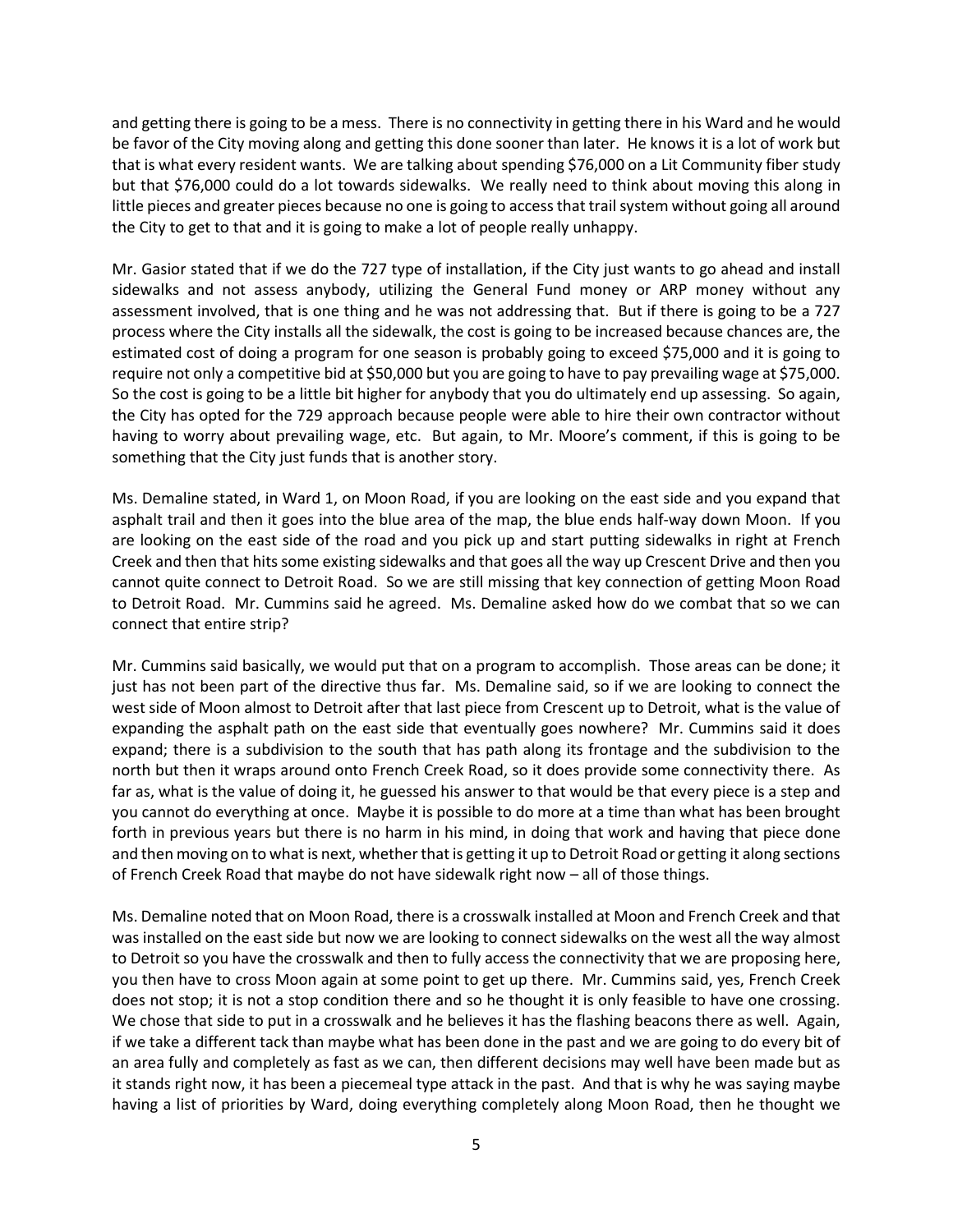could attack that and do that and do it in a way that makes sense timing-wise, layout-wise, etc. Ms. Demaline said what she would like to see is an overall plan of connectivity of where we are going in the next few years. How do we fill in all of these pieces and what is the plan? Maybe we cannot do all of them this year but within the next two to three years we have it laid out so we as Council people know what to expect and can advise property owners when they are coming next in the pipeline. Mr. Cummins suggested that the Administration could sit down with each Ward Council member and look at the map and determine the priorities and then we will start working towards those. Ms. Demaline said that she was very happy to see the map for Moon Road but we just missed that last piece again so you have to cross Moon twice to get all the way to Detroit and it just does not appear to really all come together.

Ms. Demaline then asked Mr. Cummins about the area on French Creek when you get to the east of Muirwood Drive. There are no planned sidewalks there. Mr. Cummins apologized and said the ellipse marking on the map just is not big enough. He said we are filling in the south side between Moon and North Long, that last piece between Muirwood and North Long Road. The southern arc should have been a green marking and the ellipse should have been a little bit bigger. Ms. Demaline then asked, in Ward 1 on Colorado, when you are coming up outside of Stonebridge and you head east on Colorado, with the Library being a large attraction, could it be considered to have the sidewalks installed on the north side of Colorado? Because with this plan, it goes up to Colorado and then when you get toward Avon Brewing Co,, that is all parking and you cannot make that into sidewalks unless you had a plan otherwise. We just do not fully connect again to Detroit Road.

Mr. Cummins said, yes, and again he thought all of those are good suggestions that just have not been brought forth. He knows that Mr. McBride has spoken about getting all the way to Northgate Park. So that is what he is saying: it would be helpful to have a plan of what you want to see over the next three to five years and then we will endeavor to get that all into process and get that going. And then you can decide that we have the funds to do this much this year, so at least we can identify the problem areas and address any easements or impediments, etc. all ahead of time.

Ms. Demaline stated that she thought that, in the long run, having a three to five year full connectivity plan will serve us much better than the piecemeal approach that we have been seeing in the past couple years.

Mr. McBride said he was hoping it does not take five years. There are a couple areas in his Ward where it probably does not matter whether there are sidewalks or not; there are going to be a couple areas that just take much longer. But in general, on Colorado, there is no reason that there is not a sidewalk on both sides. There are businesses with paving in front that come right up to the road and that is why he is pushing for concrete sidewalks and as part of that, we may need real driveway aprons or parking lot aprons and we may need to elevate that just because they impinge on it. We have issues of businesses and where it is going to take the City being creative where we might need to create some parallel onstreet parking, certainly not angle parking; there are a few properties like that. There are issues all around that area where we need to sit down and come up with a good game plan. He noted other areas of concern such as Rt. 83 all the way up to the tracks, Colorado up to the freeway, Chester Road, and industrial streets where there are no sidewalks.

Mr. Cummins said that is one of the things that would be part of the discussion if we looked at it Ward by Ward. At some point Rt. 611 probably needs to be improved by putting in curbs, improving the drainage and the aprons, and making that more uniform. A road like Stoney Ridge comes to mind; there are areas there that are very narrow. As the City continues to grow and those roads get reconstructed, in all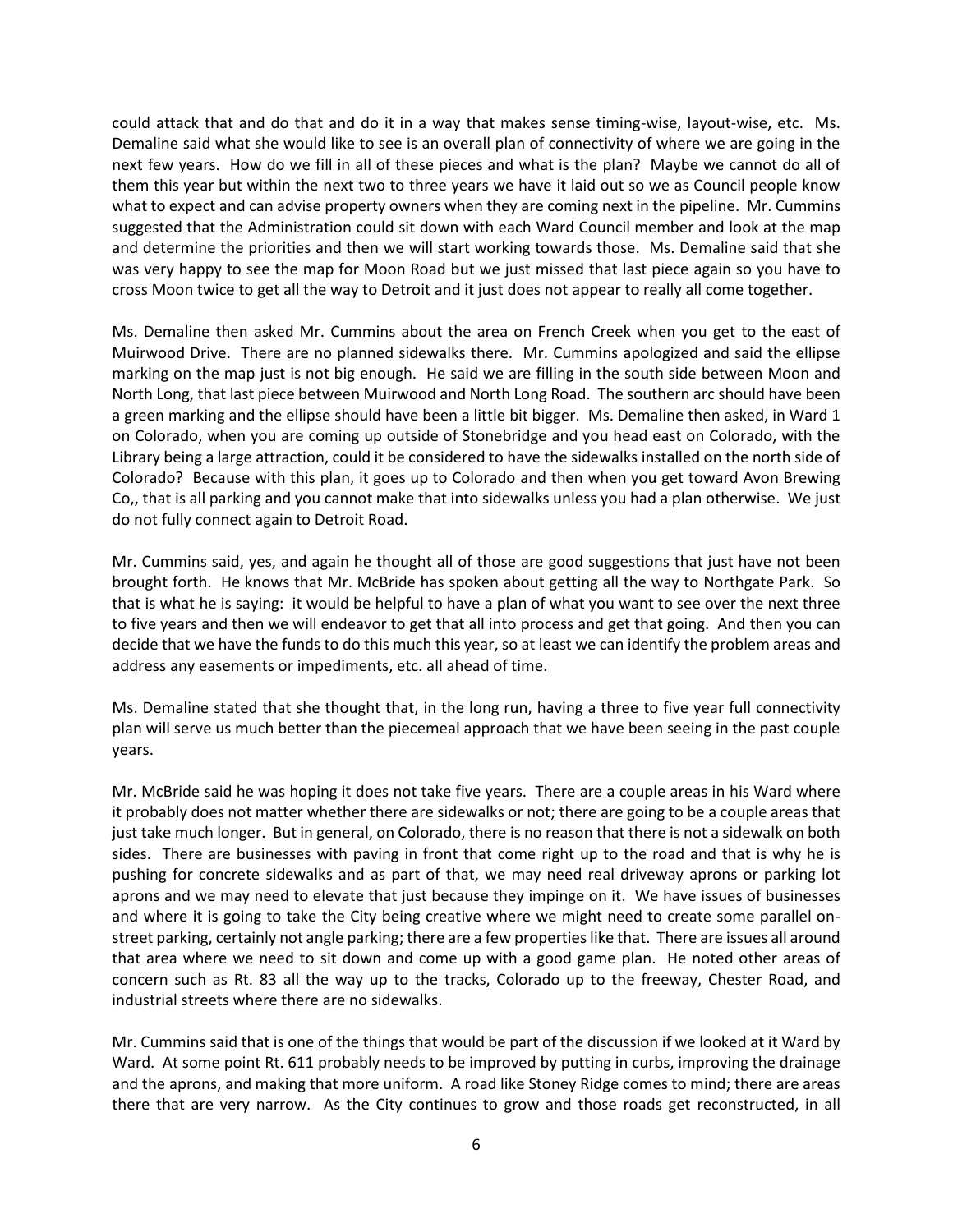likelihood you are going to be taking the sidewalk out and putting it in a more uniform place that works with a refurbished street cross section instead of the kind of a cross section that it is today where it has just kind of grown over the years. Mr. McBride mentioned Rt. 83 going up to the railroad tracks; that is another section and probably should go to three lanes due to the traffic and when that goes to three lanes, whatever sidewalks you might have in place, you will probably be ripping them out.

Mr. McBride stated we would push all the way back to the edge of the right-of-way so hopefully that would not occur. Mr. Cummins said, but when you push things back to the edge of the right-of-way, then getting things like the drainage to work and so on, that is where you get into areas where you are starting to acquire easements which in a larger roadway project, you are kind of doing that enmasse. When you are doing a sidewalk, it becomes kind of a one-off thing. You try your best to avoid it. He was not saying that there is not a single road that you could not put a sidewalk adjacent to if you wanted to but he was just saying that, given the growth in Avon, many of the roads were not improved over the years and you have other considerations as you start to move forward.

Mayor Jensen stated, as Council knows, a lot of the developments had their sidewalks installed as part of the housing so if Council decides that they want to pay for sidewalks as part of the budget, you have to remember that an outpouring of the people would be saying that they had to pay for their sidewalks and what is the City going to do? You have to keep that in mind. The other thing is the issue of sidewalks connecting up to Detroit Road. Sometimes a sidewalk may go up to Detroit Road and there is no sidewalk up there. That little tract at Crescent going up to Detroit Road, there is no sidewalk on Detroit going back to the west so that has to be almost part of the project where you look on the other side of the road. We did take it around the corner and take it up to Veterans Park and that is where that crosswalk is. As we look to continue to go from there, we need to go all the way over to across from the high school to complete all those sidewalks so that is the decision Council will have to make of how we move forward. It might be using grant money in certain areas but the City was built on the plan that everybody would put in their own sidewalks. So if we are going to change that it has to be a system where you are going to have to take calls from people because they will all be asking why their sidewalks are not free or why the City cannot reimburse them for their sidewalks.

Mr. Radcliffe stated that there was a lot of good discussion about this tonight but personally, he feels that piecemealing the plan over the next three to five years does not really step us up from where we have been for the last three to five years that he has been on Council. It just seems like a regurgitation of the same thing again and he thought what the Mayor is asking us for tonight is to decide is it yes or no. Are we going to continue to piecemeal together and work to do a better plan than we did over the last three to five years or do we just say across the board that, yes, we are putting in sidewalks everywhere. We are going to have issues where we are going to have to individually discuss certain areas. There are areas in Ward 4 where he does not see how you could put sidewalks in, let alone the residents opinions on who should pay for it, etc. So he thinks the broader step comes back to what Mr. Cummins was saying that with an across-the-board yes, we would be making the decision that the City wants sidewalks put in everywhere and then we would generate the plans to do that. We cannot do every section at once so you are going to have easier areas and many areas where you have to work through engineering problems or the road needs to be widened, etc. That can all be settled if we are all on the same path of, yes, we are putting in sidewalks everywhere and we want get this done within the next three years if that is what it is. Or are we just saying we want to keep piecing this together like we have been doing and trying to stay under certain dollar amounts. Mr. Radcliffe said so he thinks it comes back to a more general question of how we as Council feel: is it a, yes, we want to get this done and give the Mayor a time limit or, yes, let's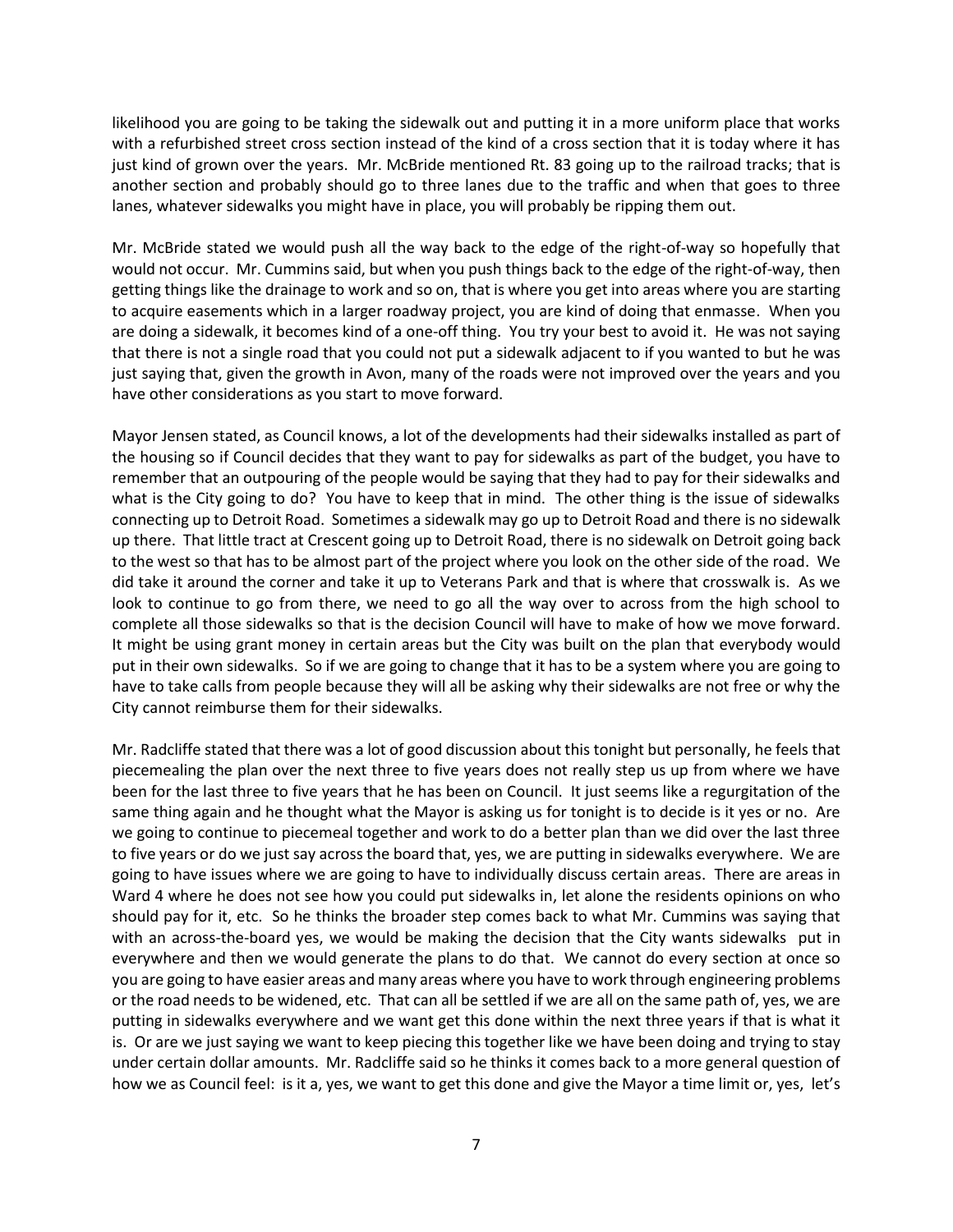keep doing it on a Ward basis with priority lists and how can we roll that through a faster process than what we have done in the past.

Mr. Moore said that he just wanted to follow up on his earlier statement. If the implication was that the City should pay for everything, then he apologized. He thought that the residents still should be assessed for the sidewalks in front of their houses. What he was alluding to was that the City should move the process along a little faster, and he thinks that recouping that money from the residents is fair and most all have paid for their sidewalks. So he just wanted to make sure for the record that he is in favor of the residents paying for their fair share but he just wants to see the process moved a lot faster on a bigger scope.

Mayor Jensen said that if we are going to go with the process we had before, as Mr. Gasior said, it is a two-year process on a lot of those issues. If we change our process, Council can ask us through the Finance Dept. to come up with another solution to that and he thinks that we can do that. He said that the Rt. 83 project is a prime example and he thinks we can put it in place as an assessed project and still believes that Council could approve a portion of it being supplemented. On the other hand, if it our project, there are different things we can do through our Streets Dept. to help with the cost. On Rt. 83 we did go back through and do some landscaping and some other things that helped those residents with the cost. So if Council wants to, we will give you back some other options but again, as Mr. Gasior said, it is two years if we continue to do things the way we are. If we are looking to do something different, the Mayor thought we can come up with that.

Mrs. Holtzmeier, Chair of the Finance Committee, stated that she thought it was important that we marry this discussion with the financial aspect of it of course. She said that in the past, we have spec'd this out by a cost of linear foot and she asked Mr. Cummins and Mr. Logan if they could talk about the historical cost and where we would anticipate that to be this year and in the next several years. Mr. Logan said that he was going to ask that question tonight for where the costs are now. He stated that Mr. Cummins has a better estimate. Mr. Cummins said he would say that we are up probably 30% or more than what we have been in the past. Mr. Logan asked, six or seven years ago? Mr. Cummins said, yes, he thought that going in, we might estimate upwards of 8%. Mr. Logan said so conservatively, we are looking at maybe \$9.00 per linear foot? Mr. Cummins said, and that is just for the concrete itself; restoration, etc. would be on top of that. He thought that it will come in lower than that but for budgeting purposes, that is probably where he would suggest.

Mrs. Holtzmeier asked, when you are talking about an acre or half-acre or quarter-acre of frontage, how many linear feet is that? Mr. Cummins responded that a standard subdivision lot is 100 ft. wide and let's say it is on a street where there is some sidewalk already in place so then the sidewalk would be 4 ft. wide so you have 4 ft. x 100 ft. would be 400 sq. ft. That is in areas where the existing sidewalks were matching the existing width so it would be 4 ft. If it is a street like maybe Stoney Ridge where there are long sections, we would want to have a discussion of whether it would be 4 ft. or 5 ft. Let's say it is 4 ft. to 100 ft. of frontage; that is 400 sq. ft. of sidewalk at \$8.00 per so that is \$3,200 so the cost would be in the \$3,000 – \$4,000 range. He thought that in past people have been getting them done for \$2,500 or something like that. Mayor Jensen said he called for estimates and some of them were talking \$8,000 for 100 ft. so prices have gone way up. But we can get a price back to Council even next week. He will have someone see where the pricing is right now. Mr. Cummins noted that if you do bid out a larger program you do pay prevailing wages but you also make it more appealing as you might save some money based on the type of contractors that are involved and just because you are bidding out more square footage.